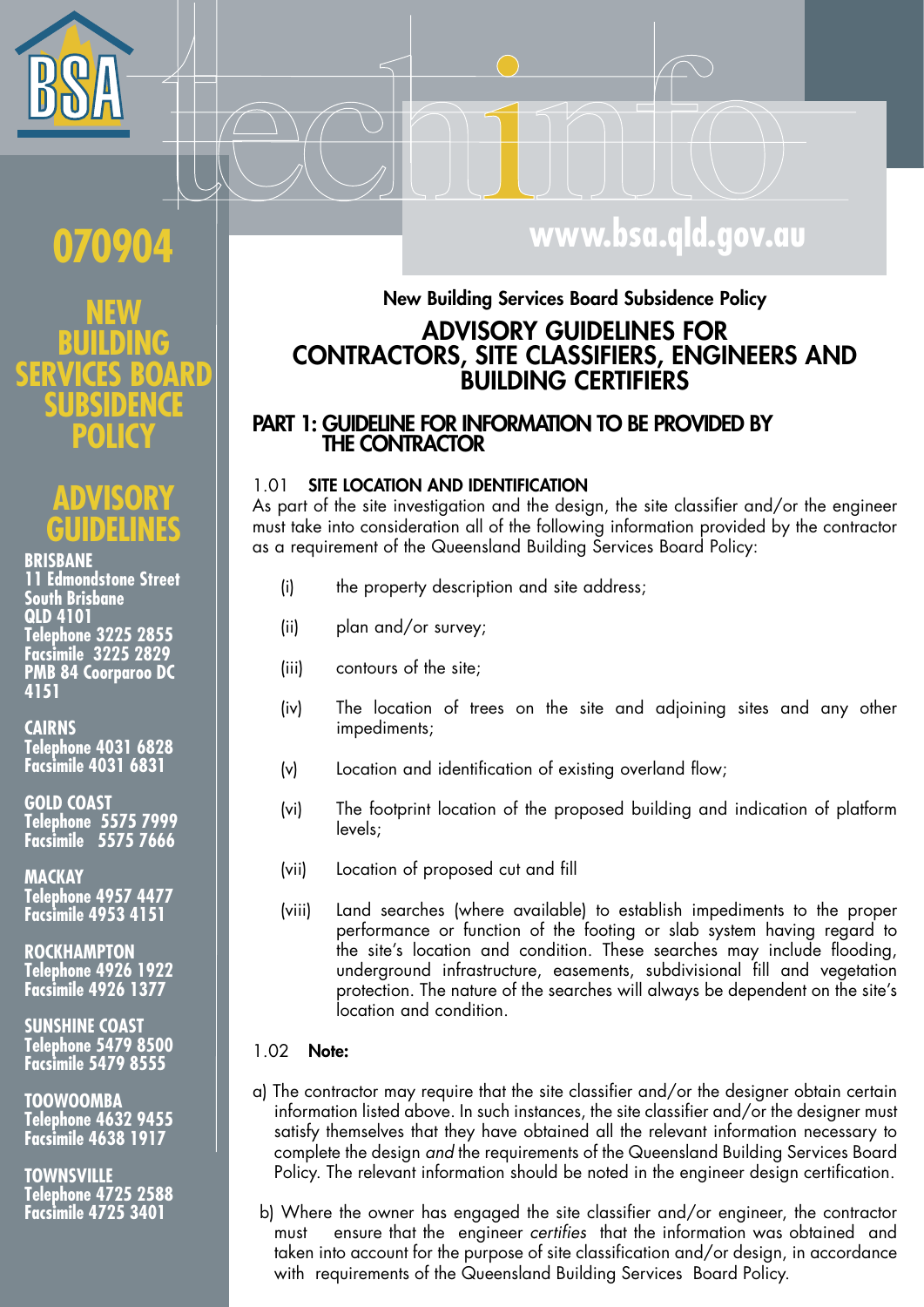

## $\blacklozenge$

**{0}** RĐ ESDEE Т OI O

> 150 DELL

**BRISBANE 11 Edmondstone Street South Brisbane QLD 4101** Telephone 3225 2855 Facsimile 3225 2829<br>PMB 84 Coorparoo DC

4151

**CAIRNS Telephone 4031 6828 Facsimile 4031 6831** 

**GOLD COAST Telephone 5575 7999** 

**Facsimile** 5575 7666

**MACKAY** Telephone 4957 4477<br>Facsimile 4953 4151

**ROCKHAMPTON Telephone 4926 1922 Facsimile 4926 1377** 

**SUNSHINE COAST Telephone 5479 8500 Facsimile 5479 8555** 

**TOOWOOMBA** Telephone 4632 9455 **Facsimile 4638 1917** 

**TOWNSVILLE** Telephone 4725 2588<br>Facsimile 4725 3401

## **PART 2: GUIDELINE FOR THE SITE CLASSIFIER**

- 2.01 The classifier is the person or organisation responsible for classifying the site. Classification of a site should be carried out by a Registered Professional Engineer (Queensland) (RPEQ) or licensed Soil Tester under the Queensland Building Services Authority Act 1991.
- $202$ As part of the site investigation the classifier must take into consideration the information provided by the contractor as detailed in Part 1. The site classifier shall visit the site and take soil samples for the purpose of laboratory testing where required in accordance with  $AS2870$

The site investigation and testing shall have regard to the following:

- (i) Sufficient number of exploration positions or bore holes within or in close proximity to the proposed footprint of the building and below final platform level to ensure the testing is representative of the site in accordance with Australian Standard AS2870
- (ii) Unless otherwise prescribed under AS2870, undertake a minimum of two exploration positions or bore holes as part of the site investigation and, where necessary, undertake any other additional investigation to determine the characteristics of the site in accordance with AS2870. Bore holes shall extend to a depth to refusal on rock or to the depth of zone of seasonal influence and below final platform level
- (iii) For sites containing clay soils, the site classification report shall state the Iss (shrink swell index tests results(s) to AS 1289.7.1.1) and calculate the Ys for the site in accordance with AS2870.
- iv) The method of testing shall be "shrinkage index tests" (in accordance with AS2870 and AS1289.7.1.1, AS1289.7.1.2 and AS1289.7.1.3) carried out on undisturbed core samples for clay sites rather than plastic index and linear shrinkage tests, unless a reliable correlation exists with shrinkage index.
- (v) Where **abnormal site conditions** exit (as described in AS2870) on a site the classifier shall classify the site as Class "P" and also take into consideration the expected movement potential depending on the reactive soil characteristics i.e. A, S, M, H & E classifications.
- 2.03 The classification report shall record, or make reference to, all the data that is taken into consideration in determining the site classification. This record of data and data sources shall include the information provided by the contractor or his agent referred to in Part 1.

#### $2.04$ Note:

The contractor may require that the site classifier obtain information noted in Part 1. Where the contractor does not provide the relevant information, the site classifier and/or the designer must satisfy themselves that they have obtained all the relevant information necessary to complete the design and the requirements of the Queensland Building Services Board Policy. The relevant information obtained must be noted in the engineer design certification.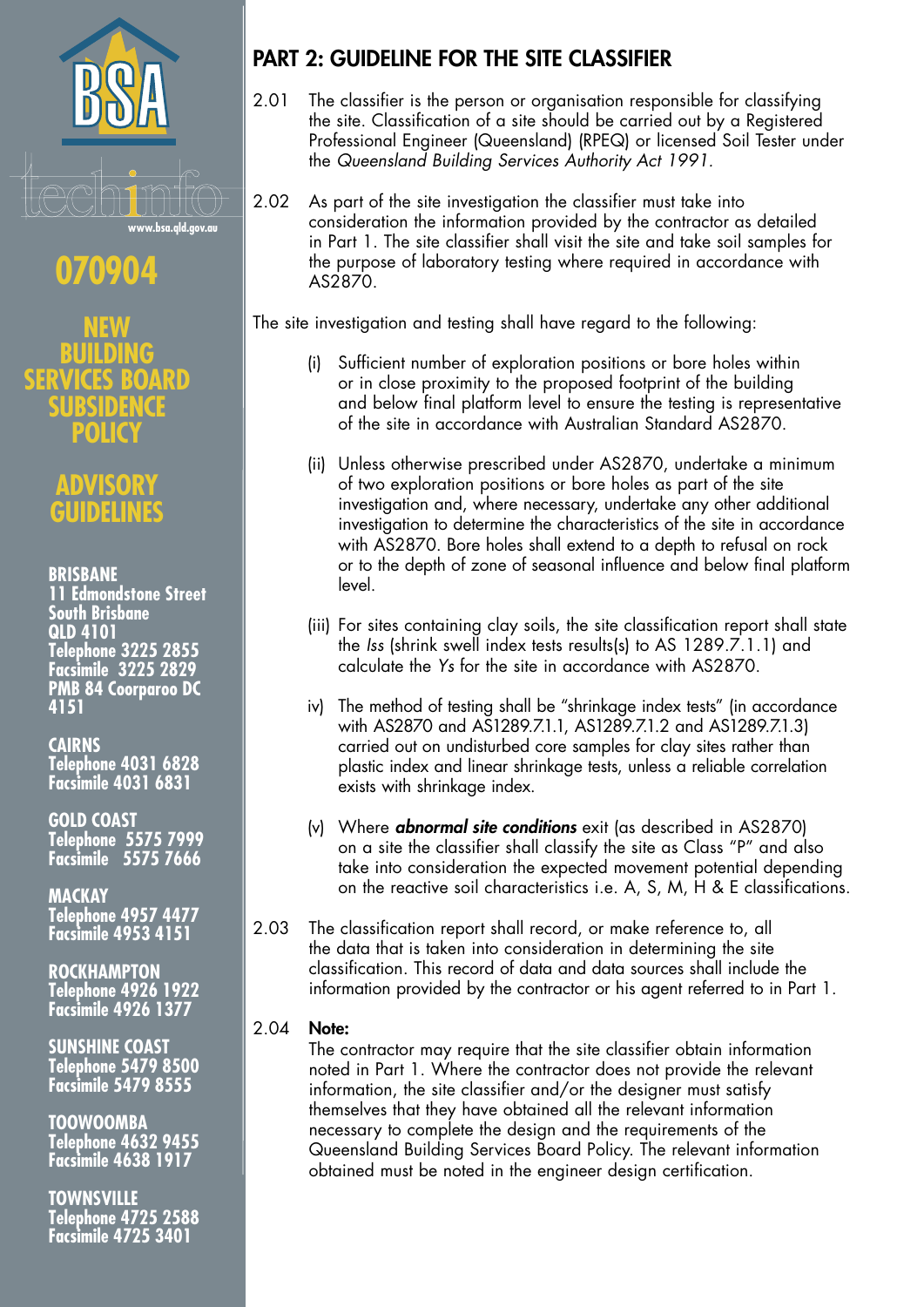

70904

OLIC

# **ASO**

## **BRISBANE**

**11 Edmondstone Street South Brisbane QLD 4101 Telephone 3225 2855 Facsimile 3225 2829 PMB 84 Coorparoo DC** 4151

## **CAIRNS**

Telephone 4031 6828 **Facsimile 4031 6831** 

GOLD COAST<br>Telephone 5575 7999 **Facsimile** 5575 7666

**MACKAY Telephone 4957 4477** Facsimile 4953 4151

**ROCKHAMPTON Telephone 4926 1922 Facsimile 4926 1377** 

**SUNSHINE COAST Telephone 5479 8500 Facsimile 5479 8555** 

**TOOWOOMBA Telephone 4632 9455 Facsimile 4638 1917** 

TOWNSVILLE<br>Telephone 4725 2588 **Facsimile 4725 3401** 

## **Part 3: GUIDELINE FOR THE DESIGN ENGINEER**

- 3.01 The designer is the person or organisation responsible for the design of footing systems for Class A, S, M, P, H or E sites associated with residential building work. The designer should be a Registered Professional Engineer in Queensland with appropriate experience in the design of footing systems for residential construction.
- 3.02 As part of the design the engineer must take into consideration;

(i) the information provided by the contractor as detailed in Part 1;

and

(ii) the information provided in the site classifiers report, which should include the site investigation, laboratory test, soil test report and any abnormal site conditions.

The engineer must be satisfied that sufficient investigation has been completed by the site classifier from all the information available. If insufficient information has been provided or the site conditions have altered since the completion of the site classification, the engineer may refer the matter back to the classifier for re-classification.

- $3.03$ The engineer must provide the contractor with a report and design which shall include photographs of the site correctly identifying onsite and adjoining site topography prior to site specific earthworks.
- $3.04$ The engineer is to comply with all the BCA and relevant Australian Standards including AS2870, AS3600 and AS3700.
- $3.05$ Information on drawings shall be documented for reactive sites to include the site classification, selected footing system and any special sitework and site drainage required for the correct performance of the footing and slab system.

The design should typically include but is not limited to:

- (i) the selected footing systems;
- (ii) the means of diverting surface water away from the slab;
- (iii) actual location of control joints in brick and masonry construction:
- (iv) location of retaining walls;
- (v) general requirements for articulation (flexible joints) in storm water and sanitary drainage depending on soil classification and requirements of AS3500; and
- (vi) any site specific work.

Where **abnormal site conditions** exist on a site the engineer shall take into consideration the site conditions and design accordingly as per the requirements of a Class "P" classification and shall also take into consideration the expected movement potential depending on the reactive soil characteristics i.e. A, S, M, H & E classifications. The design of the footing systems on "P" sites shall use conforming engineering principles detailed in AS2780 and AS3600.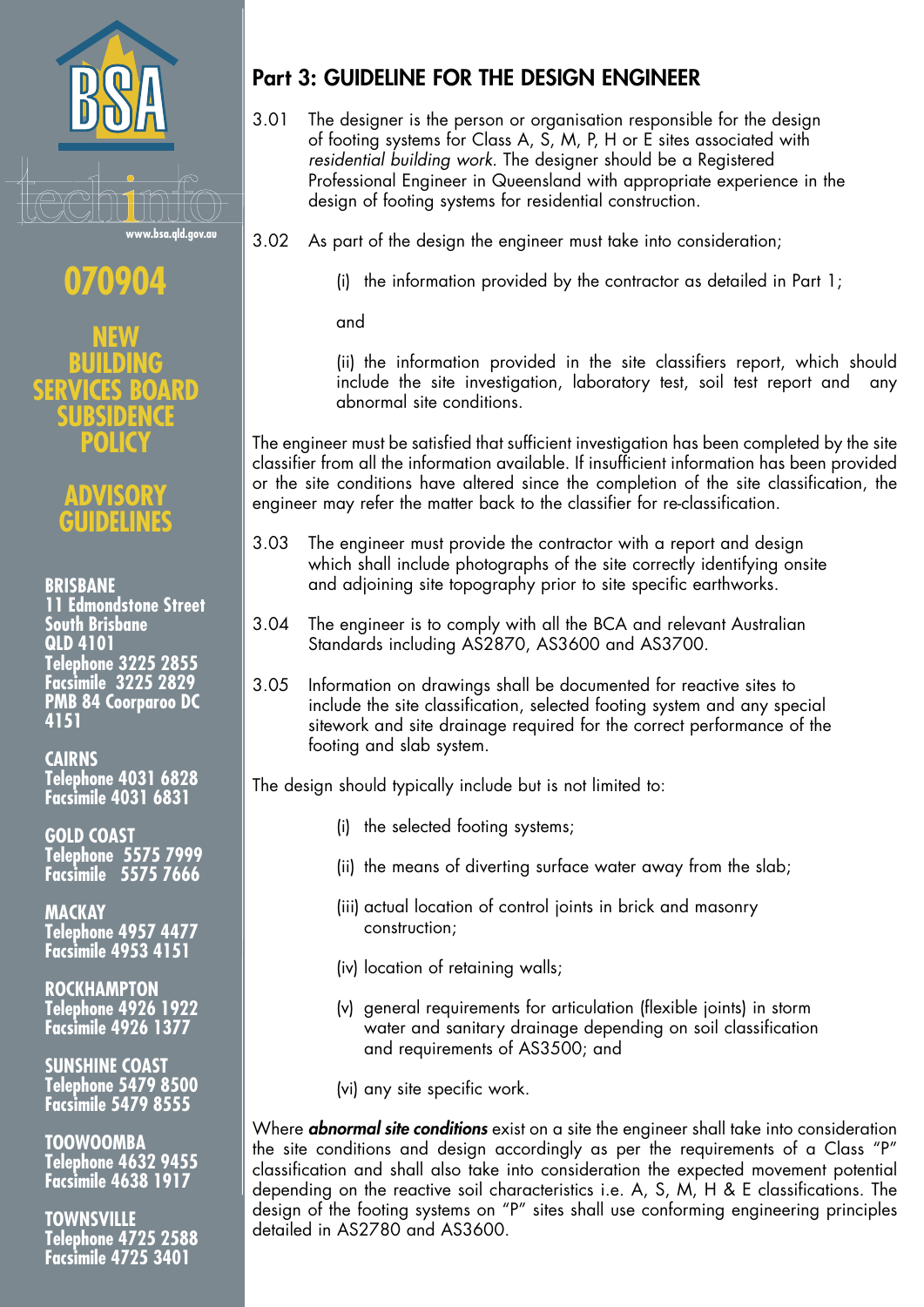

## 070904

SIDEN (C : **POLIC** 

## **DVISOR** CHIDELINE

## **BRISBANE**

**11 Edmondstone Street South Brisbane QLD 4101** Telephone 3225 2855<br>Facsimile 3225 2829 **PMB 84 Coorparoo DC** 4151

## **CAIRNS**

**Telephone 4031 6828 Facsimile 4031 6831** 

**GOLD COAST** Telephone 5575 7999<br>Facsimile 5575 7666

## **MACKAY**

**Telephone 4957 4477 Facsimile 4953 4151** 

**ROCKHAMPTON** Telephone 4926 1922 **Facsimile 4926 1377** 

**SUNSHINE COAST Telephone 5479 8500** Facsimile 5479 8555

**TOOWOOMBA Telephone 4632 9455 Facsimile 4638 1917** 

**TOWNSVILLE Telephone 4725 2588 Facsimile 4725 3401** 

Additional site specific requirements for H & E site classifications pursuant to Clause 5.5 Additional Requirements for Class H and E Sites AS2870 1996 shall be included on the drawings.

Where a footing system is proposed as an alternative to that described in Part 3.2 of the BCA it must comply with Performance Requirement 2.1 and Performance Requirement P2.2.3 in section 2 of the BCA. The engineer shall provide written confirmation of the validity of the design using engineering principles conforming to the requirements of the BCA and the relevant Australian Standards.

On completion of the design the engineer must certify that all of the  $3.06$ above requirements have been considered and have been included in the design.

#### 3.07 Note:

The contractor may require that the designer obtain certain information not supplied as noted in Part 1. Where the contractor does not provide the relevant information, the site classifier and/or the designer must satisfy themselves that they have obtained all relevant information necessary to complete the design and satisfy the requirements of the Queensland Building Services Board Policy. The relevant information obtained must be noted in the engineer's design certification.

## **Part 4: INSPECTION AND CERTIFICATION**

- To comply with the design and relevant standards the contractor must 4.01 obtain the following certification:
	- Certified design drawings and specification obtained from the  $(i)$ RPEQ prior to commencing site works and construction;
	- Certification by RPEQ or Building Certifier that the building  $(iii)$ platform, site drainage, and any other special site work comply with the certified design;
	- $(iii)$ Certification by RPEQ or Building Certifier that appropriate compaction tests conforming to AS 3798 & AS1289 have been carried out by an RPEQ or licensed Soil Tester under the Queensland Building Services Authority Act 1991;
	- Certification by RPEQ or Building Certifier that the footings and  $(iv)$ slab system complies with the certified design and relevant Australian Standards. Certification must include confirmation that the original site classification has not altered. Any altered site conditions or construction requirements not in the certified design must comply with any instruction from the RPEQ or **Building Certifier;**
	- $(v)$ Certification by RPEQ or Building Certifier and/or approval by a plumbing inspector (i.e. receive/sight plumbing inspectors inspection/design approval) that installed plumbing drainage and stormwater flexibility is in accordance with the relevant site classification, the certified design, and the relevant Australian Standard; and
	- Certification by RPEQ or Building Certifier that masonry articulation,  $(v<sub>i</sub>)$ site drainage requirements, roof storm water, and the location of retaining walls and any other special site work has been completed as specified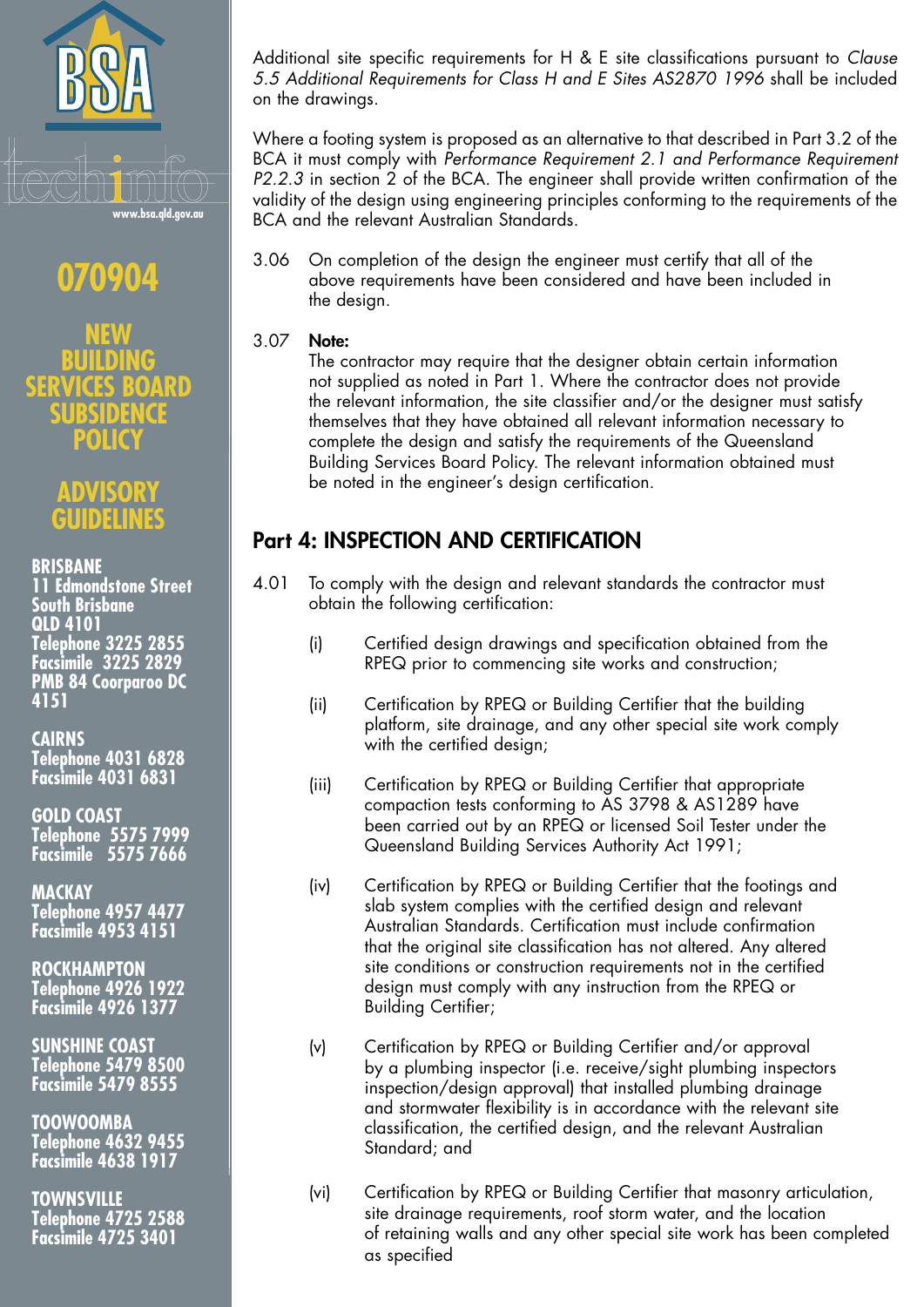

## www.bsa.qld.gov.au

# 070904 b

## **a** ï **HOME OWNERS**

### **BRISBANE**

**11 Edmondstone Street** South Brisbane **QLD 4101** Telephone 3225 2855<br>Facsimile 3225 2829 **PMB 84 Coorparoo DC** 4151

**CAIRNS** Telephone 4031 6828<br>Facsimile 4031 6831

**GOLD COAST** Telephone 5575 7999 **Facsimile** 5575 7666

ΜΔΟΚΑΥ Telephone 4957 4477<br>Facsimile 4953 4151

**ROCKHAMPTON** Telephone 4926 1922 **Facsimile 4926 1377** 

**SUNSHINE COAST** Telephone 5479 8500<br>Facsimile 5479 8555

**TOOWOOMBA** Telephone 4632 9455<br>Facsimile 4638 1917

**TOWNSVILLE** Telephone 4725 2588<br>Facsimile 4725 3401

This Fact Sheet provides advice to contractors and home owners about their responsibilities and obligations under the Queensland Building Services Board Policy regarding subsidence. The policy applies to residential construction work performed under contracts (including Preliminary Agreements) entered into from 1 September 2004.

For contractors, meeting these obligations will help protect them from a BSA direction to rectify defective building work and liability under BSA's Home Warranty Insurance Policy. For home owners, compliance with the requirements outlined in this Fact Sheet will help to minimise the risk of footing failure and movement in their home.

NOTE: Failure by contractors to adhere to the minimum requirements of the Queensland Building Services Board Policy may prejudice their ability to claim no fault subsidence under BSA's Home Warranty Insurance Policy. Failure by home owners to meet their responsibility to appropriately maintain foundations and footings may prejudice their ability to make a claim under their Home Warranty Insurance Policy.

## THE BUILDING CONTRACTOR'S RESPONSIBILITY:

## Before entering the contract

## **Foundations data**

Under the Domestic Building Contracts Act 2000, where domestic building work involves the "..construction or alteration of footings, or a concrete slab, for a building", or where the work "...may adversely affect the footings of a building or a concrete slab forming part of a building", the building contractor must obtain and give the home owner a copy of the foundations data appropriate for the building site (including, for example, soil tests and contour surveys) before the contract is drawn up and signed. The foundations data must be incorporated in the contract and copies of the relevant documents must be provided by the building contractor to the home owner upon payment of the costs incurred by the building contractor in obtaining the foundations data. The building contractor is exempt from this responsibility to provide the foundations data to the home owner if:

- a) the data is given to the building contractor by the building owner; or
- b) the building contractor reasonably believes the building owner already has a copy of the data.

Note: Where the owner has engaged a site classifier and/or engineer to obtain the foundation data, the contractor must ensure that the engineer certifies that the information was obtained and taken into account for the purpose of site classification and/or design, in accordance with the requirements of the Queensland Building Services Board Policy.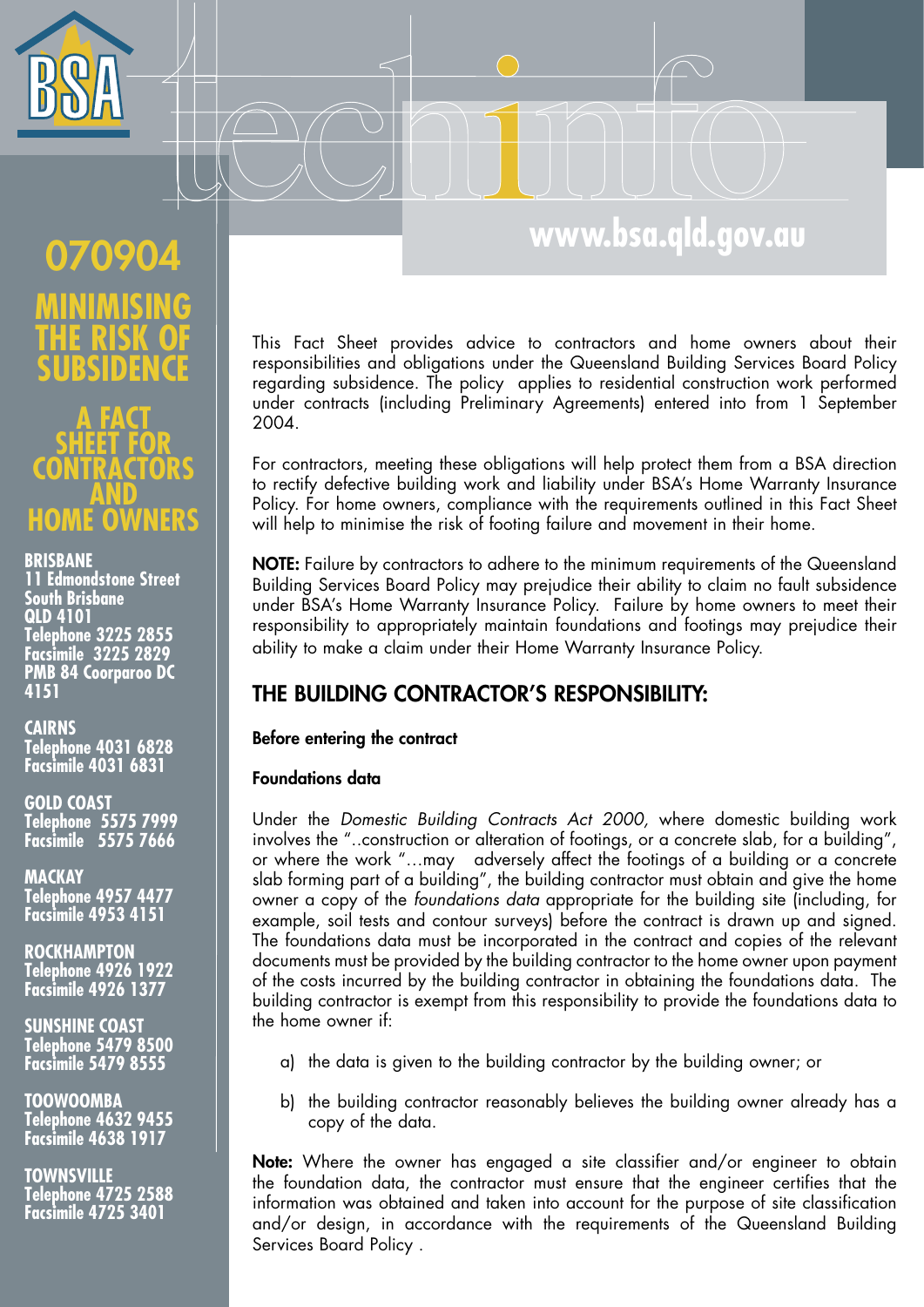

### **BRISBANE**

**11 Edmondstone Street South Brisbane QLD 4101** Telephone 3225 2855<br>Facsimile 3225 2829 **PMB 84 Coorparoo DC** 4151

**CAIRNS** Telephone 4031 6828<br>Facsimile 4031 6831

**GOLD COAST Telephone 5575 7999 Facsimile 5575 7666** 

**MACKAY Telephone 4957 4477 Facsimile 4953 4151** 

**ROCKHAMPTON Telephone 4926 1922 Facsimile 4926 1377** 

**SUNSHINE COAST** Telephone 5479 8500<br>Facsimile 5479 8555

**TOOWOOMBA Telephone 4632 9455 Facsimile 4638 1917** 

**TOWNSVILLE** Telephone 4725 2588<br>Facsimile 4725 3401

## Site specific requirements

The building contractor shall ensure that all the site specific requirements detailed by the design engineer for the on going site maintenance necessary for the performance of the footing and slab system form part of the contract.

Site specific requirements detailed by the design engineer which may not be covered in the original contract may include such things as retaining walls, concrete paths to narrow boundary clearance, additional site drainage requirements, etc.

Certified design drawings and specification must be obtained from a Registered Professional Engineer in Queensland (RPEQ) prior to commencing site works and construction.

### **During construction**

The contractor must obtain the following certifications during construction:

- □ Certification by a RPEQ or Building Certifier that the building platform, site drainage, and any other special site work comply with the certified design.
- □ Certification by a RPEQ or Building Certifier that appropriate compaction tests conforming to AS3798 & AS1289 have been carried out by a RPEQ or Soil Tester licensed under the Queensland Building Services Authority Act 1991.
- **Q** Certification by a RPEQ or Building Certifier that the footings and slab construction comply with the certified design and relevant Australian Standards. Certification must include confirmation that the original site classification has not altered. Any altered site conditions or construction requirements not in the certified design must comply with any instruction from the RPEQ or Building Certifier.
- □ Certification by a RPEQ or Building Certifier and/or approved by a plumbing inspector (i.e. receive/sight plumbing inspector's inspection/design approval) that installed plumbing, drainage and stormwater flexibility is in accordance with the relevant site classification, the certified design, and the relevant Australian Standard.
- $\Box$  The contractor must obtain and provide the home owner with certification by a RPEQ or Building Certifier that masonry articulation, site drainage requirements, roof storm water, and the location of retaining walls, together with any other special site work, has been completed as specified.

### Note:

There is a general requirement under the Domestic Building Contracts Act 2000 for a building contractor to provide the home owner with a copy of any certificates of inspection as soon as practicable after the building contractor receives the documents. The building contractor is not entitled to hold the certificates of inspection and hand them all to the home owner at the one time at the completion of the contracted work (i.e. at handover).

## At completion/handover

At handover the building contractor must provide the home owner with documented evidence of the relevant certifications listed above in accordance with the Queensland Building Services Board Policy. The contractor must give copies of the certificates of inspection to the home owner as soon as practicable after the contractor receives them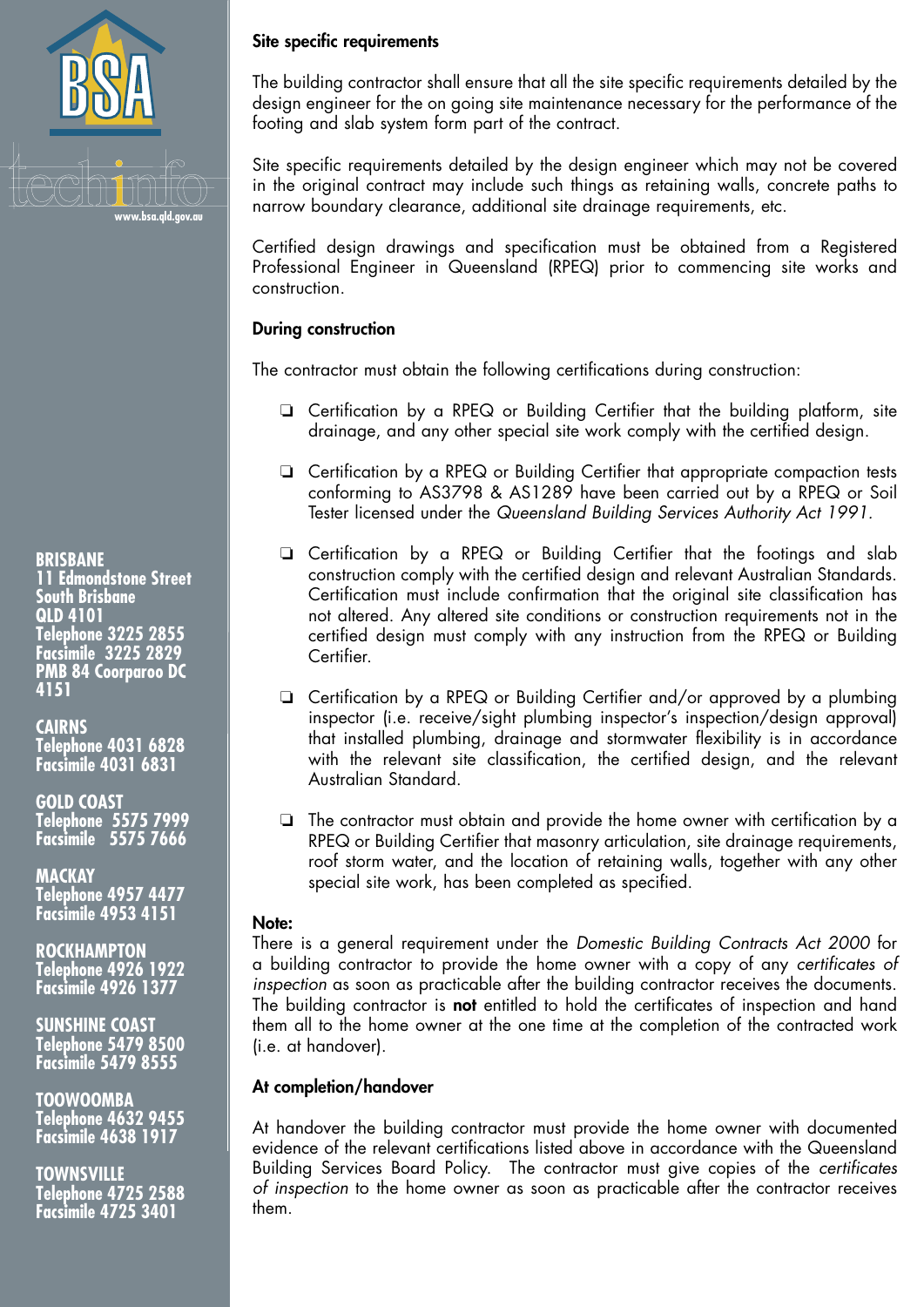

**BRISBANE 11 Edmondstone Street South Brisbane QLD 4101** Telephone 3225 2855 **Facsimile 3225 2829 PMB 84 Coorparoo DC** 4151

**CAIRNS Telephone 4031 6828 Facsimile 4031 6831** 

**GOLD COAST** Telephone 5575 7999<br>Facsimile 5575 7666

**MACKAY Telephone 4957 4477** Facsimile 4953 4151

**ROCKHAMPTON** Telephone 4926 1922<br>Facsimile 4926 1377

**SUNSHINE COAST** Telephone 5479 8500<br>Facsimile 5479 8555

**TOOWOOMBA Telephone 4632 9455 Facsimile 4638 1917** 

**TOWNSVILLE Telephone 4725 2588 Facsimile 4725 3401** 

The building contractor must ensure that on completion the home owner is notified in writing of any additional site specific requirements for on going site maintenance identified during construction. In addition, it is recommended that the contractor also provide the home owner with a copy of the latest edition of the CSIRO Information Sheet BTF 18 Foundation and Footing Performance: A Home Owner's Guide.

## THE HOME OWNER'S RESPONSIBILITY:

## Before entering the contract

Before signing the contract the home owner should ensure that appropriate foundations data has been obtained and copied to them by the contractor for all domestic building work involving the "..construction or alteration of footings, or a concrete slab, for a building", or where the work "...may adversely affect the footings of a building or a concrete slab forming part of a building".

## **During construction**

The home owner should check with the building contractor to ensure that they have received copies of all certificates of inspection issued to the building contractor during construction (Note: For the construction of an entire home, these certificates should include those issued by a Building Certifier at the footing, slab, frame and final stages of construction).

## At handover and after completion

At handover, the home owner should check to ensure that they have received all necessary certification and details of any site specific requirements not included in the original contract.

It is the responsibility of the home owner to ensure that any additional works carried out after the completion of the original contract satisfy the intent of the design engineer's original specifications, including the site specific requirements referred to above. It is not the responsibility of the building contractor to specify or supervise any changes to the site after completion and hand over.

After handover, it is the responsibility of the home owner to maintain the site and ensure that they comply with the following minimum requirements necessary for the performance of the building's footing and slab system:

- 1. Maintain the site drainage at all times.
- 2. Do not alter the site drainage provided by the builder. However, if changes to the site drainage are required due to additional work after handover (e.g. installation of a swimming pool, pergola, landscaping, etc.), the site drainage should ensure that water will not pond adjacent to the footings and will be directed away from the building. Care should also be taken to avoid directing water flow to adjoining properties.
- 3. On reactive clay sites (type M, H, E classifications), where possible, avoid placing gardens next to the building or installing garden edging, gravel pavements, etc. which may cause water retention and/or promote higher variable moisture conditions around the building.
- 4. Avoid installing sprinkler systems next to dwellings on highly and extremely reactive sites (Type H, E Classifications). Adequate and consistent watering is recommended.

Over-watering should be avoided.